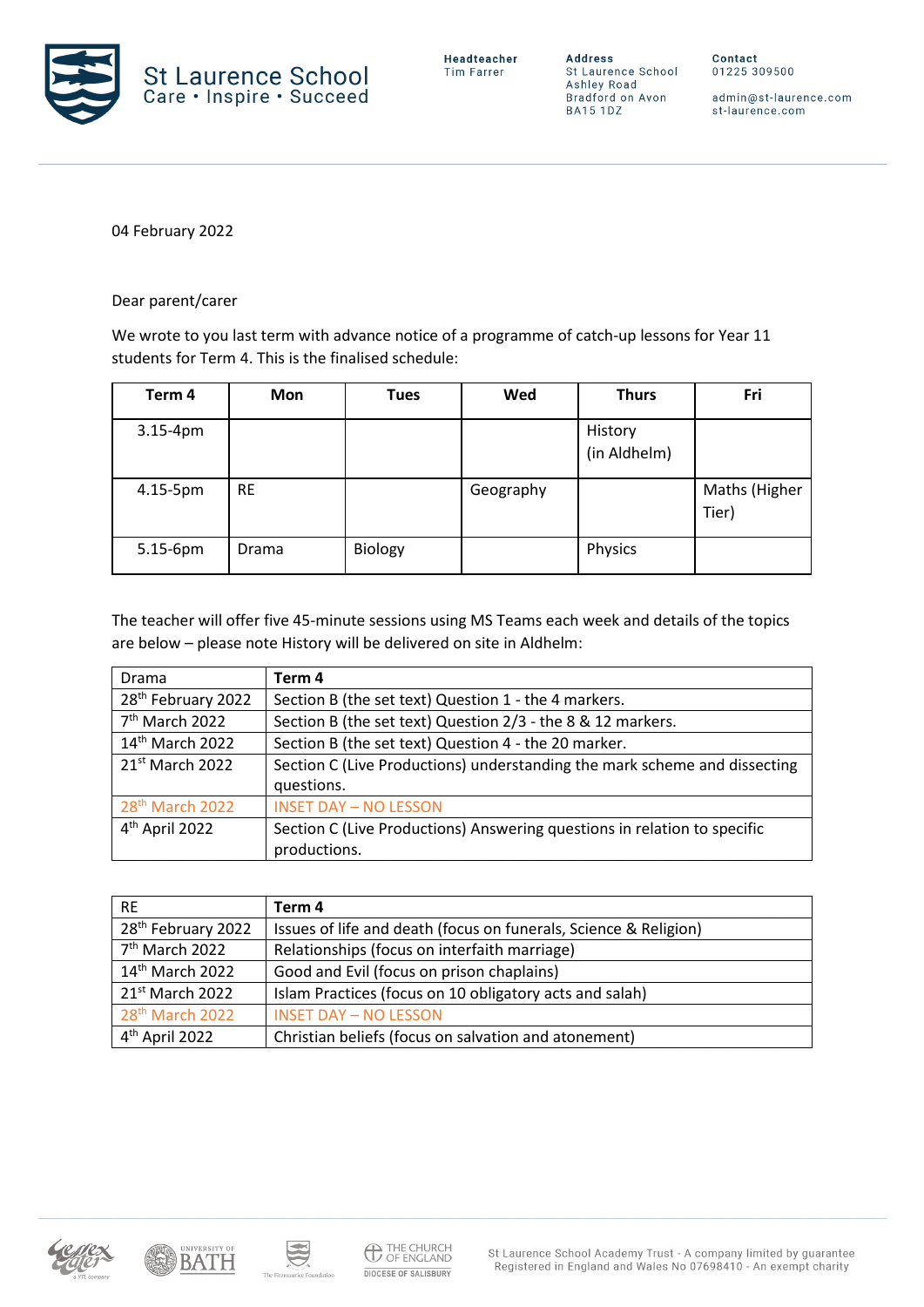

**Address**<br>St Laurence School<br>Ashley Road<br>Bradford on Avon<br>BA15 1DZ

admin@st-laurence.com<br>st-laurence.com

| <b>Biology</b>              | Term 4                                                                      |
|-----------------------------|-----------------------------------------------------------------------------|
| 1st March 2022              | Cell structure, division, microscopy and magnification. (Required Practical |
|                             | on microscopes)                                                             |
| 8 <sup>th</sup> March 2022  | Transport across membranes (Required Practical on osmosis)                  |
| 15 <sup>th</sup> March 2022 | Animal organ systems; digestive and cardiovascular system (Required         |
|                             | Practical on enzymes)                                                       |
| 22 <sup>nd</sup> March 2022 | Infection and response                                                      |
| 29 <sup>th</sup> March 2022 | Photosynthesis and respiration (Required Practical on rate of               |
|                             | photosynthesis)                                                             |

| Geography                   | Term 4                                   |
|-----------------------------|------------------------------------------|
| 2 <sup>nd</sup> March 2022  | Coastal and River processes              |
| 9 <sup>th</sup> March 2022  | <b>Coastal Landforms</b>                 |
| 16 <sup>th</sup> March 2022 | <b>Coastal Management</b>                |
| 23rd March 2022             | YEAR 12 GEOGRAPHY FIELD TRIP - NO LESSON |
| 30 <sup>th</sup> March 2022 | <b>River Landforms</b>                   |
| $6th$ April 2022            | Flood Risk Management along a river      |

| History                     | Term 4                                                            |
|-----------------------------|-------------------------------------------------------------------|
| 3rd March 2022              | Kaiser Wilhelm and the difficulties of ruling Germany             |
| $10th$ March 2022           | How Hitler was able to become Chancellor                          |
| 17th March 2022             | How Hitler was able to establish a dictatorship                   |
| 24 <sup>th</sup> March 2022 | How successfully did the Nazi impose their ideas on women?        |
| 31 <sup>st</sup> March 2022 | How successfully did the Nazi impose their ideas on young people? |

| Physics                     | Term 4                                                  |
|-----------------------------|---------------------------------------------------------|
| 3rd March 2022              | Thermal energy (latent heat and specific heat capacity) |
| 10 <sup>th</sup> March 2022 | Circuits #1                                             |
| $17th$ March 2022           | Circuits #2 (working scientifically)                    |
| 24 <sup>th</sup> March 2022 | Radioactivity                                           |
| 31 <sup>st</sup> March 2022 | Waves                                                   |

| Maths (Higher Tier)         | Term 4                                       |
|-----------------------------|----------------------------------------------|
| 4 <sup>th</sup> March 2022  | <b>Manipulating Surds</b>                    |
| 11 <sup>th</sup> March 2022 | <b>Solving Quadratic Equations</b>           |
| 18 <sup>th</sup> March 2022 | <b>Problems Involving Ratio</b>              |
| 25 <sup>th</sup> March 2022 | Trigonometry with Right-Angled Triangles     |
| $1st$ April 2022            | Trigonometry with Non Right-Angled Triangles |





S

 $\gamma$  b  $\alpha$  C

aurice Foundation